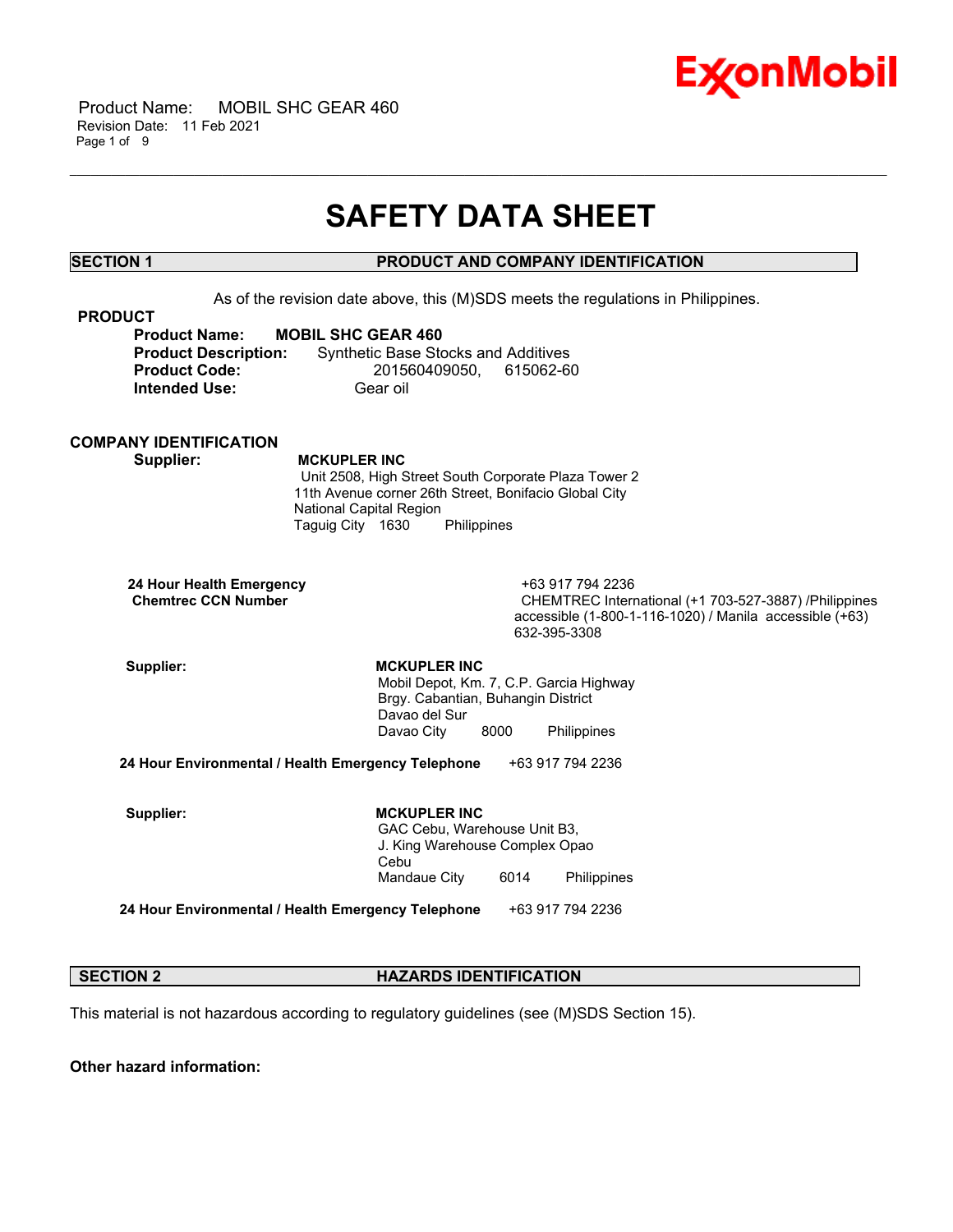# Ex⁄onMobil

 Product Name: MOBIL SHC GEAR 460 Revision Date: 11 Feb 2021 Page 2 of 9

#### **PHYSICAL / CHEMICAL HAZARDS**

No significant hazards.

#### **HEALTH HAZARDS**

 High-pressure injection under skin may cause serious damage. Excessive exposure may result in eye, skin, or respiratory irritation.

\_\_\_\_\_\_\_\_\_\_\_\_\_\_\_\_\_\_\_\_\_\_\_\_\_\_\_\_\_\_\_\_\_\_\_\_\_\_\_\_\_\_\_\_\_\_\_\_\_\_\_\_\_\_\_\_\_\_\_\_\_\_\_\_\_\_\_\_\_\_\_\_\_\_\_\_\_\_\_\_\_\_\_\_\_\_\_\_\_\_\_\_\_\_\_\_\_\_\_\_\_\_\_\_\_\_\_\_\_\_\_\_\_\_\_\_\_\_

#### **ENVIRONMENTAL HAZARDS**

No significant hazards.

**NOTE:** This material should not be used for any other purpose than the intended use in Section 1 without expert advice. Health studies have shown that chemical exposure may cause potential human health risks which may vary from person to person.

#### **SECTION 3 COMPOSITION / INFORMATION ON INGREDIENTS**

This material is defined as a mixture.

#### **Hazardous Substance(s) or Complex Substance(s) required for disclosure**

| <b>Name</b>                            | CAS#       | Concentration* | <b>GHS Hazard Codes</b>   |
|----------------------------------------|------------|----------------|---------------------------|
| <b>IBENZENE, C10-14- ALKYL DERIVS.</b> | 68442-69-3 | $0.1 - 5.25\%$ | H304, H315, H400(M factor |
|                                        |            |                |                           |
| DITRIDECYL ADIPATE                     | 16958-92-2 | 10 - < 20%     | None                      |

\* All concentrations are percent by weight unless material is a gas. Gas concentrations are in percent by volume.

#### **SECTION 4 FIRST AID MEASURES**

#### **INHALATION**

 Remove from further exposure. For those providing assistance, avoid exposure to yourself or others. Use adequate respiratory protection. If respiratory irritation, dizziness, nausea, or unconsciousness occurs, seek immediate medical assistance. If breathing has stopped, assist ventilation with a mechanical device or use mouth-to-mouth resuscitation.

### **SKIN CONTACT**

Wash contact areas with soap and water. If product is injected into or under the skin, or into any part of the body, regardless of the appearance of the wound or its size, the individual should be evaluated immediately by a physician as a surgical emergency. Even though initial symptoms from high pressure injection may be minimal or absent, early surgical treatment within the first few hours may significantly reduce the ultimate extent of injury.

#### **EYE CONTACT**

Flush thoroughly with water. If irritation occurs, get medical assistance.

#### **INGESTION**

First aid is normally not required. Seek medical attention if discomfort occurs.

#### **NOTE TO PHYSICIAN**

None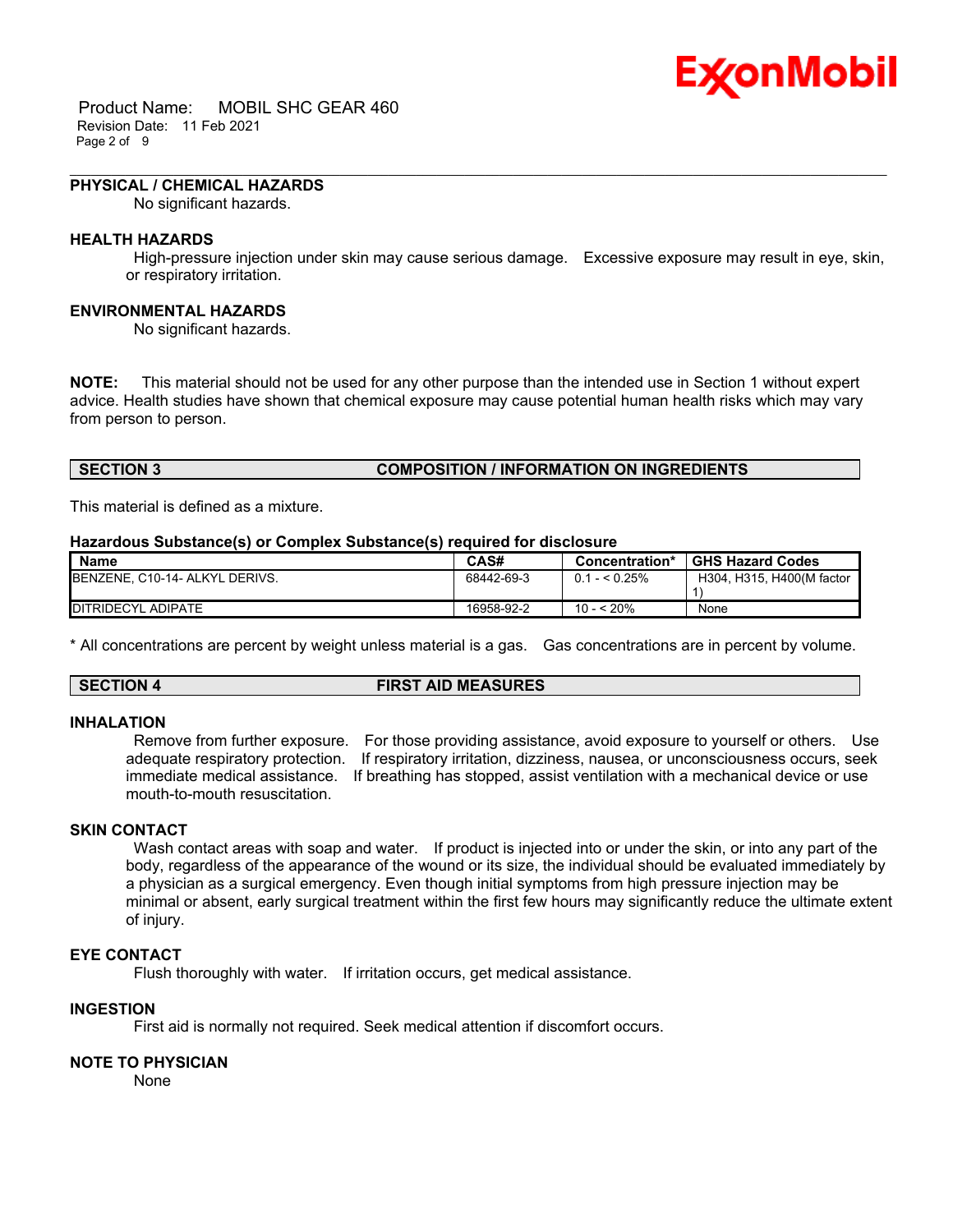## Ex⁄onMobil

 Product Name: MOBIL SHC GEAR 460 Revision Date: 11 Feb 2021 Page 3 of 9

#### **SECTION 5 FIRE FIGHTING MEASURES**

\_\_\_\_\_\_\_\_\_\_\_\_\_\_\_\_\_\_\_\_\_\_\_\_\_\_\_\_\_\_\_\_\_\_\_\_\_\_\_\_\_\_\_\_\_\_\_\_\_\_\_\_\_\_\_\_\_\_\_\_\_\_\_\_\_\_\_\_\_\_\_\_\_\_\_\_\_\_\_\_\_\_\_\_\_\_\_\_\_\_\_\_\_\_\_\_\_\_\_\_\_\_\_\_\_\_\_\_\_\_\_\_\_\_\_\_\_\_

#### **EXTINGUISHING MEDIA**

 **Appropriate Extinguishing Media:** Use water fog, foam, dry chemical or carbon dioxide (CO2) to extinguish flames.

**Inappropriate Extinguishing Media:** Straight Streams of Water

#### **FIRE FIGHTING**

 **Fire Fighting Instructions:** Evacuate area. Prevent runoff from fire control or dilution from entering streams, sewers, or drinking water supply. Firefighters should use standard protective equipment and in enclosed spaces, self-contained breathing apparatus (SCBA). Use water spray to cool fire exposed surfaces and to protect personnel.

**Hazardous Combustion Products:** Aldehydes, Incomplete combustion products, Oxides of carbon, Smoke, Fume, Sulfur oxides

#### **FLAMMABILITY PROPERTIES**

 **Flash Point [Method]:** >210°C (410°F) [ASTM D-92]  **Flammable Limits (Approximate volume % in air):** LEL: 0.9 UEL: 7.0  **Autoignition Temperature:** N/D

**SECTION 6 ACCIDENTAL RELEASE MEASURES**

#### **NOTIFICATION PROCEDURES**

 In the event of a spill or accidental release, notify relevant authorities in accordance with all applicable regulations.

#### **PROTECTIVE MEASURES**

 Avoid contact with spilled material. See Section 5 for fire fighting information. See the Hazard Identification Section for Significant Hazards. See Section 4 for First Aid Advice. See Section 8 for advice on the minimum requirements for personal protective equipment. Additional protective measures may be necessary, depending on the specific circumstances and/or the expert judgment of the emergency responders.

## **SPILL MANAGEMENT**

 **Land Spill:** Stop leak if you can do it without risk. Recover by pumping or with suitable absorbent.

**Water Spill:** Stop leak if you can do it without risk. Confine the spill immediately with booms. Warn other shipping. Remove from the surface by skimming or with suitable absorbents. Seek the advice of a specialist before using dispersants.

Water spill and land spill recommendations are based on the most likely spill scenario for this material; however, geographic conditions, wind, temperature, (and in the case of a water spill) wave and current direction and speed may greatly influence the appropriate action to be taken. For this reason, local experts should be consulted. Note: Local regulations may prescribe or limit action to be taken.

#### **ENVIRONMENTAL PRECAUTIONS**

 Large Spills: Dike far ahead of liquid spill for later recovery and disposal. Prevent entry into waterways, sewers, basements or confined areas.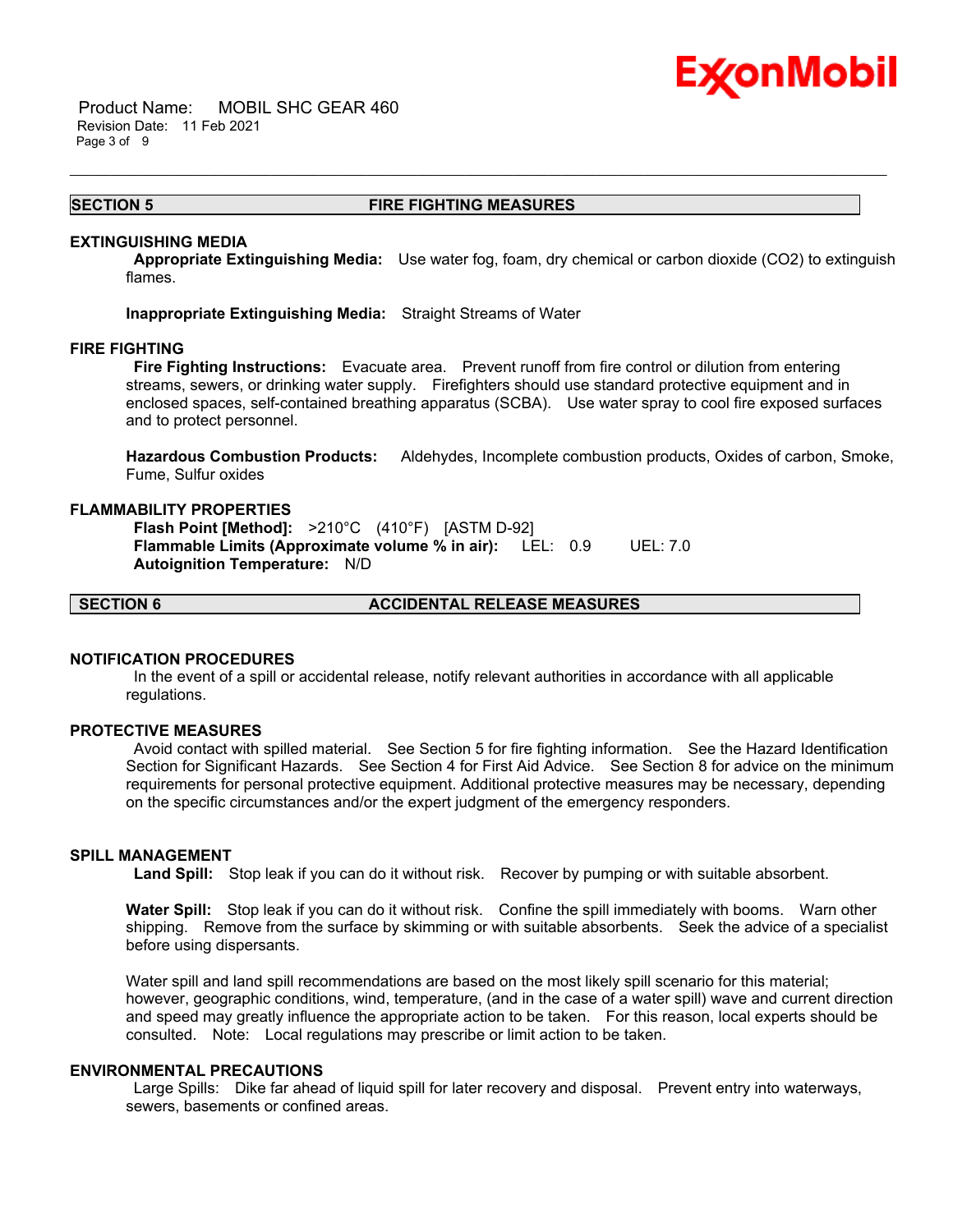

#### **SECTION 7 HANDLING AND STORAGE**

\_\_\_\_\_\_\_\_\_\_\_\_\_\_\_\_\_\_\_\_\_\_\_\_\_\_\_\_\_\_\_\_\_\_\_\_\_\_\_\_\_\_\_\_\_\_\_\_\_\_\_\_\_\_\_\_\_\_\_\_\_\_\_\_\_\_\_\_\_\_\_\_\_\_\_\_\_\_\_\_\_\_\_\_\_\_\_\_\_\_\_\_\_\_\_\_\_\_\_\_\_\_\_\_\_\_\_\_\_\_\_\_\_\_\_\_\_\_

#### **HANDLING**

 Prevent small spills and leakage to avoid slip hazard. Material can accumulate static charges which may cause an electrical spark (ignition source). When the material is handled in bulk, an electrical spark could ignite any flammable vapors from liquids or residues that may be present (e.g., during switch-loading operations). Use proper bonding and/or ground procedures. However, bonding and grounds may not eliminate the hazard from static accumulation. Consult local applicable standards for guidance. Additional references include American Petroleum Institute 2003 (Protection Against Ignitions Arising out of Static, Lightning and Stray Currents) or National Fire Protection Agency 77 (Recommended Practice on Static Electricity) or CENELEC CLC/TR 50404 (Electrostatics - Code of practice for the avoidance of hazards due to static electricity).

**Static Accumulator:** This material is a static accumulator.

#### **STORAGE**

 The type of container used to store the material may affect static accumulation and dissipation. Do not store in open or unlabelled containers.

#### **SECTION 8 EXPOSURE CONTROLS / PERSONAL PROTECTION**

#### **EXPOSURE LIMIT VALUES**

**Exposure limits/standards (Note: Exposure limits are not additive)**

| Substance Name                          | Form | Standard<br>'∟imi\ |            | <b>Note</b> | Source |            |
|-----------------------------------------|------|--------------------|------------|-------------|--------|------------|
| . ADIPATE<br>DI.<br>$\cdot$<br>1⊢<br>RШ |      | TWA                | mg/m.<br>ັ |             |        | ExxonMobil |

**Exposure limits/standards for materials that can be formed when handling this product:** When mists/aerosols can occur the following is recommended:  $5 \text{ mg/m}^3$  - ACGIH TLV (inhalable fraction).

NOTE: Limits/standards shown for guidance only. Follow applicable regulations.

#### **ENGINEERING CONTROLS**

The level of protection and types of controls necessary will vary depending upon potential exposure conditions. Control measures to consider:

No special requirements under ordinary conditions of use and with adequate ventilation.

#### **PERSONAL PROTECTION**

Personal protective equipment selections vary based on potential exposure conditions such as applications, handling practices, concentration and ventilation. Information on the selection of protective equipment for use with this material, as provided below, is based upon intended, normal usage.

 **Respiratory Protection:** If engineering controls do not maintain airborne contaminant concentrations at a level which is adequate to protect worker health, an approved respirator may be appropriate. Respirator selection, use, and maintenance must be in accordance with regulatory requirements, if applicable. Types of respirators to be considered for this material include: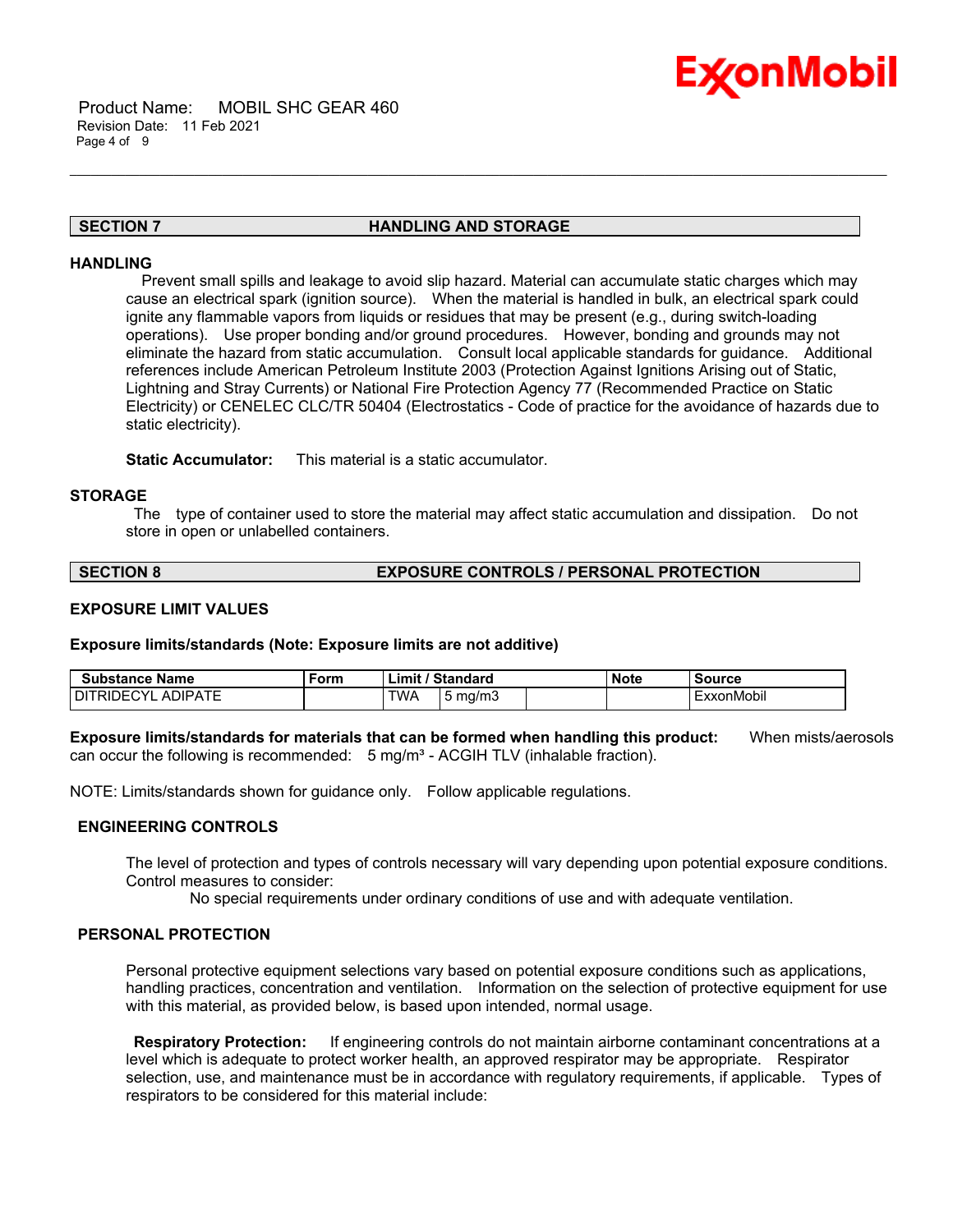Product Name: MOBIL SHC GEAR 460 Revision Date: 11 Feb 2021 Page 5 of 9



No special requirements under ordinary conditions of use and with adequate ventilation.

\_\_\_\_\_\_\_\_\_\_\_\_\_\_\_\_\_\_\_\_\_\_\_\_\_\_\_\_\_\_\_\_\_\_\_\_\_\_\_\_\_\_\_\_\_\_\_\_\_\_\_\_\_\_\_\_\_\_\_\_\_\_\_\_\_\_\_\_\_\_\_\_\_\_\_\_\_\_\_\_\_\_\_\_\_\_\_\_\_\_\_\_\_\_\_\_\_\_\_\_\_\_\_\_\_\_\_\_\_\_\_\_\_\_\_\_\_\_

For high airborne concentrations, use an approved supplied-air respirator, operated in positive pressure mode. Supplied air respirators with an escape bottle may be appropriate when oxygen levels are inadequate, gas/vapor warning properties are poor, or if air purifying filter capacity/rating may be exceeded.

 **Hand Protection:** Any specific glove information provided is based on published literature and glove manufacturer data. Glove suitability and breakthrough time will differ depending on the specific use conditions. Contact the glove manufacturer for specific advice on glove selection and breakthrough times for your use conditions. Inspect and replace worn or damaged gloves. The types of gloves to be considered for this material include:

No protection is ordinarily required under normal conditions of use.

 **Eye Protection:** If contact is likely, safety glasses with side shields are recommended.

**Skin and Body Protection:** Any specific clothing information provided is based on published literature or manufacturer data. The types of clothing to be considered for this material include:

 No skin protection is ordinarily required under normal conditions of use. In accordance with good industrial hygiene practices, precautions should be taken to avoid skin contact.

 **Specific Hygiene Measures:** Always observe good personal hygiene measures, such as washing after handling the material and before eating, drinking, and/or smoking. Routinely wash work clothing and protective equipment to remove contaminants. Discard contaminated clothing and footwear that cannot be cleaned. Practice good housekeeping.

#### **ENVIRONMENTAL CONTROLS**

 Comply with applicable environmental regulations limiting discharge to air, water and soil. Protect the environment by applying appropriate control measures to prevent or limit emissions.

#### **SECTION 9 PHYSICAL AND CHEMICAL PROPERTIES**

**Note: Physical and chemical properties are provided for safety, health and environmental considerations only and may not fully represent product specifications. Contact the Supplier for additional information.**

## **GENERAL INFORMATION**

**Physical State:** Liquid **Color:** Colorless to Yellow **Odor:** Characteristic **Odor Threshold:** N/D

#### **IMPORTANT HEALTH, SAFETY, AND ENVIRONMENTAL INFORMATION**

**Relative Density (at 15 °C):** 0.85 [ASTM D4052] **Flammability (Solid, Gas):** N/A **Flash Point [Method]:** >210°C (410°F) [ASTM D-92] **Flammable Limits (Approximate volume % in air):** LEL: 0.9 UEL: 7.0 **Autoignition Temperature:** N/D **Boiling Point / Range:** > 316°C (600°F) [Estimated] **Decomposition Temperature:** N/D **Vapor Density (Air = 1):** > 2 at 101 kPa [Estimated]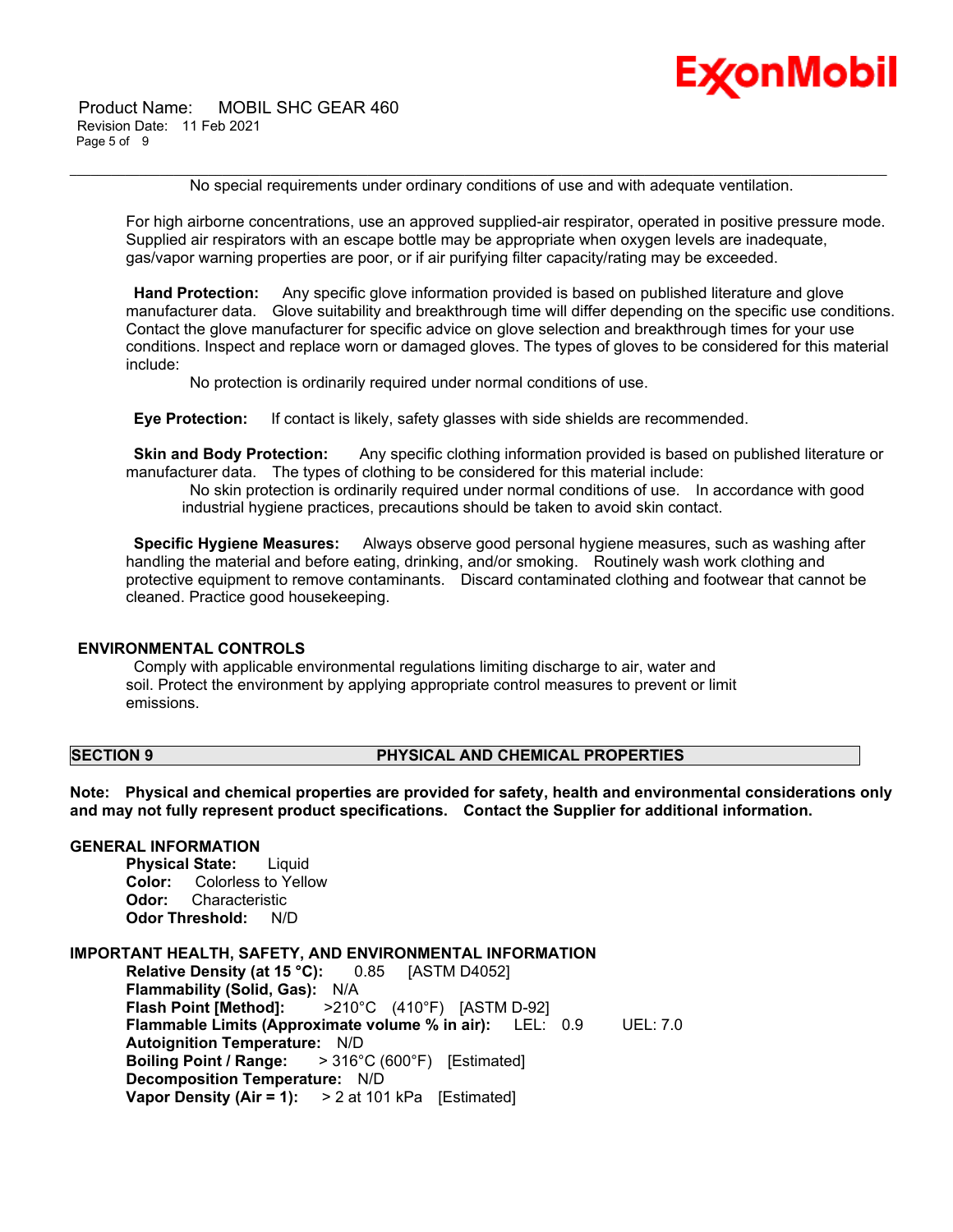

 Product Name: MOBIL SHC GEAR 460 Revision Date: 11 Feb 2021 Page 6 of 9

> **Vapor Pressure:** < 0.013 kPa (0.1 mm Hg) at 20 °C [Estimated] **Evaporation Rate (n-butyl acetate = 1):** N/D **pH:** N/A **Log Pow (n-Octanol/Water Partition Coefficient):** > 3.5 [Estimated] **Solubility in Water:** Negligible **Viscosity:** 460 cSt (460 mm2/sec) at 40 °C [ASTM D 445] **Oxidizing Properties:** See Hazards Identification Section.

\_\_\_\_\_\_\_\_\_\_\_\_\_\_\_\_\_\_\_\_\_\_\_\_\_\_\_\_\_\_\_\_\_\_\_\_\_\_\_\_\_\_\_\_\_\_\_\_\_\_\_\_\_\_\_\_\_\_\_\_\_\_\_\_\_\_\_\_\_\_\_\_\_\_\_\_\_\_\_\_\_\_\_\_\_\_\_\_\_\_\_\_\_\_\_\_\_\_\_\_\_\_\_\_\_\_\_\_\_\_\_\_\_\_\_\_\_\_

#### **OTHER INFORMATION**

**Freezing Point:** N/D **Melting Point:** N/A **Pour Point:** -27°C (-17°F) [ASTM D5950]

## **SECTION 10 STABILITY AND REACTIVITY**

**STABILITY:** Material is stable under normal conditions.

**CONDITIONS TO AVOID:** Excessive heat. High energy sources of ignition.

**MATERIALS TO AVOID:** Strong oxidizers

**HAZARDOUS DECOMPOSITION PRODUCTS:** Material does not decompose at ambient temperatures.

**POSSIBILITY OF HAZARDOUS REACTIONS:** Hazardous polymerization will not occur.

### **SECTION 11 TOXICOLOGICAL INFORMATION**

#### **INFORMATION ON TOXICOLOGICAL EFFECTS**

| <b>Hazard Class</b>                                               | <b>Conclusion / Remarks</b>                                                                           |  |
|-------------------------------------------------------------------|-------------------------------------------------------------------------------------------------------|--|
| <b>Inhalation</b>                                                 |                                                                                                       |  |
| Acute Toxicity: No end point data for<br>lmaterial.               | Minimally Toxic. Based on assessment of the components.                                               |  |
| Irritation: No end point data for material.                       | Negligible hazard at ambient/normal handling temperatures.                                            |  |
| Ingestion                                                         |                                                                                                       |  |
| Acute Toxicity: No end point data for<br>lmaterial.               | Minimally Toxic. Based on assessment of the components.                                               |  |
| <b>Skin</b>                                                       |                                                                                                       |  |
| Acute Toxicity: No end point data for<br>lmaterial.               | Minimally Toxic. Based on assessment of the components.                                               |  |
| Skin Corrosion/Irritation: No end point data<br>for material.     | Negligible irritation to skin at ambient temperatures. Based on<br>assessment of the components.      |  |
| <b>Eye</b>                                                        |                                                                                                       |  |
| Serious Eye Damage/Irritation: No end point<br>data for material. | May cause mild, short-lasting discomfort to eyes. Based on<br>assessment of the components.           |  |
| <b>Sensitization</b>                                              |                                                                                                       |  |
| Respiratory Sensitization: No end point data<br>lfor material.    | Not expected to be a respiratory sensitizer.                                                          |  |
| Skin Sensitization: No end point data for<br>lmaterial.           | Not expected to be a skin sensitizer. Based on assessment of the<br>components.                       |  |
| <b>Aspiration: Data available.</b>                                | Based on physico-<br>Not expected to be an aspiration hazard.<br>chemical properties of the material. |  |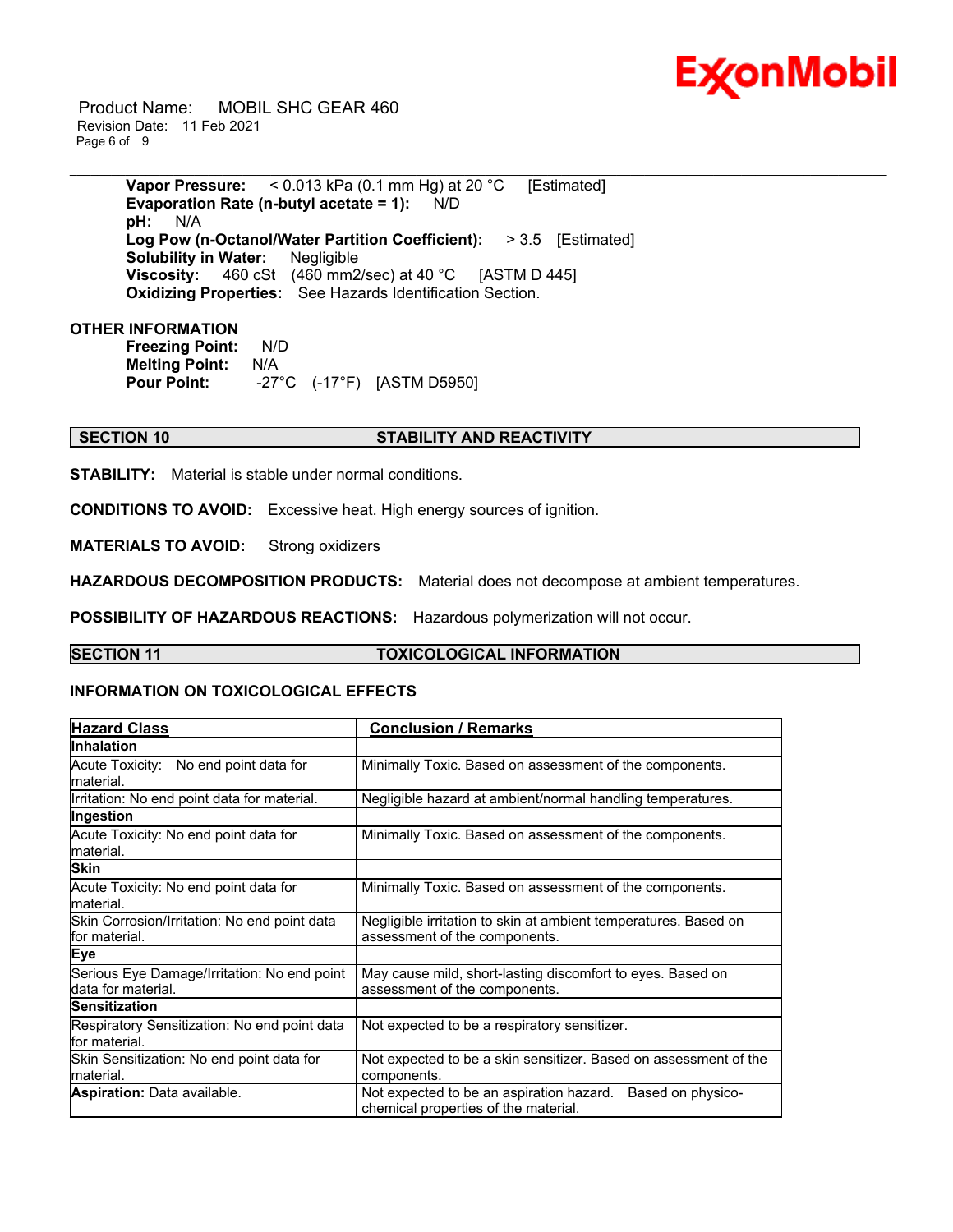

 Product Name: MOBIL SHC GEAR 460 Revision Date: 11 Feb 2021 Page 7 of 9

| Germ Cell Mutagenicity: No end point data     | Not expected to be a germ cell mutagen. Based on assessment of  |
|-----------------------------------------------|-----------------------------------------------------------------|
| for material.                                 | the components.                                                 |
| <b>Carcinogenicity:</b> No end point data for | Not expected to cause cancer. Based on assessment of the        |
| Imaterial.                                    | components.                                                     |
| Reproductive Toxicity: No end point data      | Not expected to be a reproductive toxicant. Based on assessment |
| for material.                                 | of the components.                                              |
| Lactation: No end point data for material.    | Not expected to cause harm to breast-fed children.              |
| Specific Target Organ Toxicity (STOT)         |                                                                 |
| Single Exposure: No end point data for        | Not expected to cause organ damage from a single exposure.      |
| material.                                     |                                                                 |
| Repeated Exposure: No end point data for      | Not expected to cause organ damage from prolonged or repeated   |
| material.                                     | exposure. Based on assessment of the components.                |

## **OTHER INFORMATION**

 **For the product itself:** 

Repeated and/or prolonged exposure may cause irritation to the skin, eyes, or respiratory tract. **Contains:**

Synthetic base oils: Not expected to cause significant health effects under conditions of normal use, based on laboratory studies with the same or similar materials. Not mutagenic or genotoxic. Not sensitizing in test animals and humans.

#### **IARC Classification:**

**The following ingredients are cited on the lists below:** None.

|              | --REGULATORY LISTS SEARCHED-- |               |
|--------------|-------------------------------|---------------|
| $1 = IARC 1$ | $2 = IARC 2A$                 | $3 = IARC 2B$ |

| <b>SECTION 12</b> | <b>ECOLOGICAL INFORMATION</b> |
|-------------------|-------------------------------|
|-------------------|-------------------------------|

The information given is based on data for the material, components of the material, or for similar materials, through the application of bridging principals.

#### **ECOTOXICITY**

Material -- Not expected to be harmful to aquatic organisms.

#### **MOBILITY**

 Base oil component -- Low solubility and floats and is expected to migrate from water to the land. Expected to partition to sediment and wastewater solids.

**SECTION 13 DISPOSAL CONSIDERATIONS** 

Disposal recommendations based on material as supplied. Disposal must be in accordance with current applicable laws and regulations, and material characteristics at time of disposal.

#### **DISPOSAL RECOMMENDATIONS**

Product is suitable for burning in an enclosed controlled burner for fuel value or disposal by supervised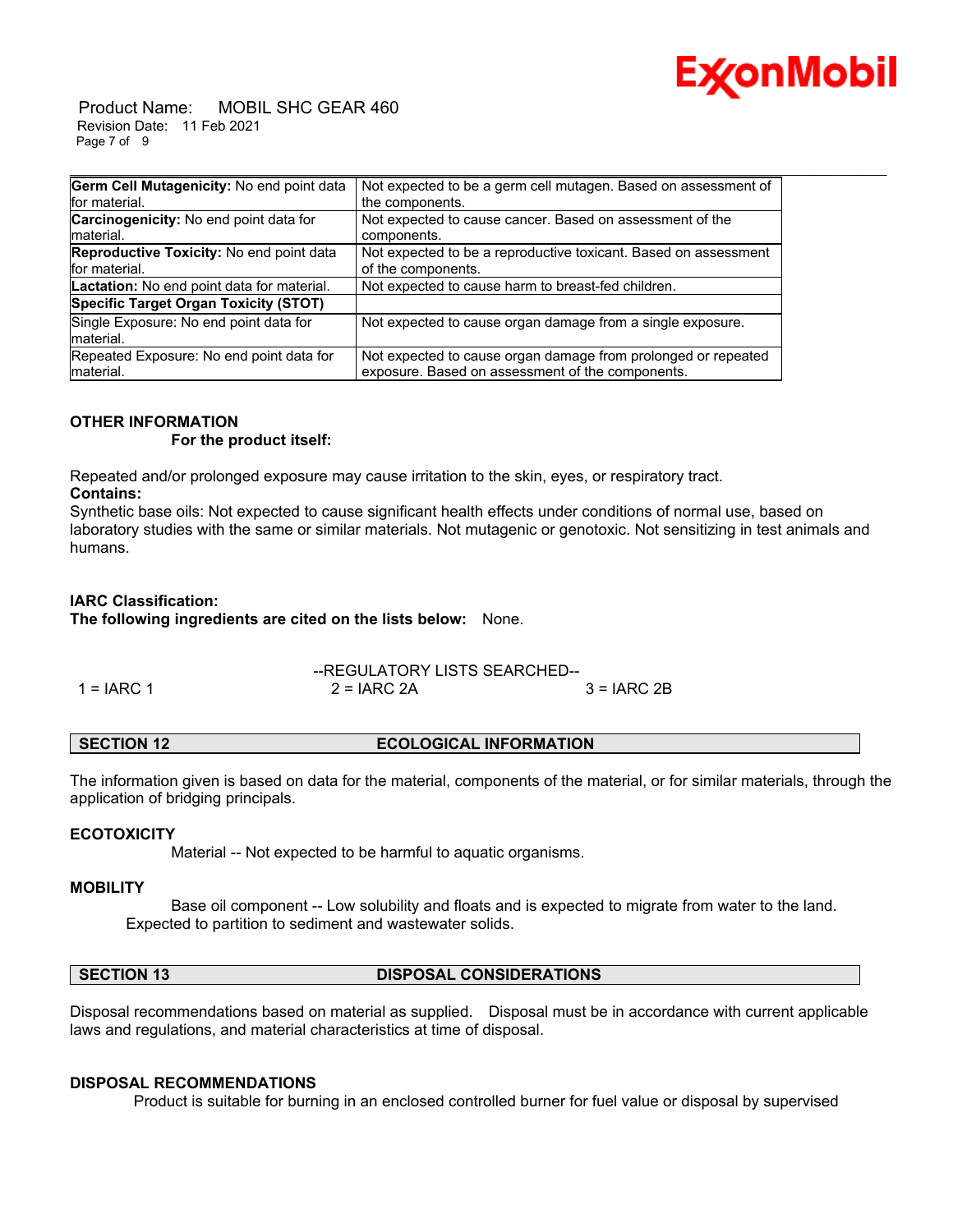

 Product Name: MOBIL SHC GEAR 460 Revision Date: 11 Feb 2021 Page 8 of 9

> incineration at very high temperatures to prevent formation of undesirable combustion products. Protect the environment. Dispose of used oil at designated sites. Minimize skin contact. Do not mix used oils with solvents, brake fluids or coolants.

**Empty Container Warning** Empty Container Warning (where applicable): Empty containers may contain residue and can be dangerous. Do not attempt to refill or clean containers without proper instructions. Empty drums should be completely drained and safely stored until appropriately reconditioned or disposed. Empty containers should be taken for recycling, recovery, or disposal through suitably qualified or licensed contractor and in accordance with governmental regulations. DO NOT PRESSURISE, CUT, WELD, BRAZE, SOLDER, DRILL, GRIND, OR EXPOSE SUCH CONTAINERS TO HEAT, FLAME, SPARKS, STATIC ELECTRICITY, OR OTHER SOURCES OF IGNITION. THEY MAY EXPLODE AND CAUSE INJURY OR DEATH.

\_\_\_\_\_\_\_\_\_\_\_\_\_\_\_\_\_\_\_\_\_\_\_\_\_\_\_\_\_\_\_\_\_\_\_\_\_\_\_\_\_\_\_\_\_\_\_\_\_\_\_\_\_\_\_\_\_\_\_\_\_\_\_\_\_\_\_\_\_\_\_\_\_\_\_\_\_\_\_\_\_\_\_\_\_\_\_\_\_\_\_\_\_\_\_\_\_\_\_\_\_\_\_\_\_\_\_\_\_\_\_\_\_\_\_\_\_\_

#### **SECTION 14 TRANSPORT INFORMATION**

**LAND** : Not Regulated for Land Transport

**SEA (IMDG):** Not Regulated for Sea Transport according to IMDG-Code

**Marine Pollutant:** No

**AIR (IATA):** Not Regulated for Air Transport

**SECTION 15 REGULATORY INFORMATION This material is not considered hazardous according to the Classification of Chemicals based on Globally Harmonized System of Classification and Labelling of Chemicals (GHS) under the Joint DTI-DENR-DA-DOF-**

**DOH-DILG-DOLE-DOTC Administrative Order No. 01 Series of 2009 by ministries.**

#### **REGULATORY STATUS AND APPLICABLE LAWS AND REGULATIONS**

**Product is under Philippines PCL/CCO:** Not Regulated **Ozone Depleting Substances (ODS) (Chemical Control Order, DENR Admin. Order No. 2013-25):** Not

Regulated

**Listed or exempt from listing/notification on the following chemical inventories (May contain substance(s) subject to notification to the EPA Active TSCA inventory prior to import to USA):** AIIC, DSL, ENCS, IECSC, ISHL, KECI, TCSI, TSCA  **Special Cases:**

**Inventory Status** PICCS Restrictions Apply

#### **SECTION 16 OTHER INFORMATION**

**N/D = Not determined, N/A = Not applicable**

**KEY TO THE H-CODES CONTAINED IN SECTION 3 OF THIS DOCUMENT (for information only):**

H304: May be fatal if swallowed and enters airways; Aspiration, Cat 1

H315: Causes skin irritation; Skin Corr/Irritation, Cat 2